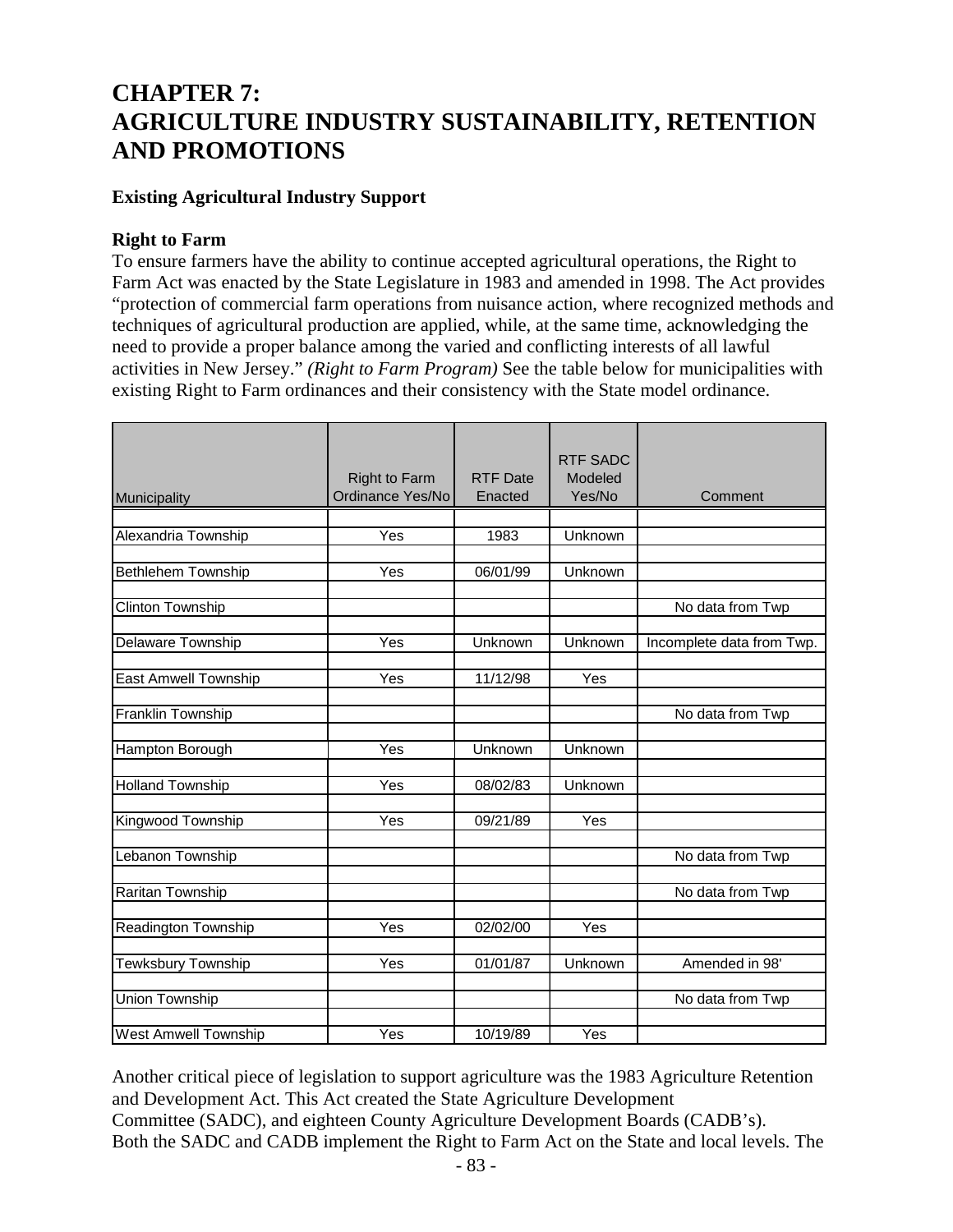SADC works to maximize protections for commercial farmers under the Right to Farm Act by developing Agricultural Management Practices (AMPs), tracking right to farm cases, offering a conflict resolution process, and reviewing rules proposed by other state agencies for the impact they may have on agriculture. In order to qualify for Right to Farm protection a farm must meet the definition of a "commercial farm" in the Right to Farm Act; be operated in conformance with federal and state law; comply with AMPs recommended by the SADC, or site specific AMPs developed by the Hunterdon County Agriculture Development Board (CADB) at the request of a commercial farmer; must not be a direct threat to public health and safety; and, must be located in an area where agriculture was a permitted use under municipal zoning ordinances as of December 31, 1997, or thereafter; or, must have been an operating farm as of December 31, 1997.

 It should be noted that the Hunterdon CADB has developed a "Policy for Development and Recommendation of Site Specific Agricultural Management Practices" that closely mirrors guidelines of the SADC. All Right to Farm complaints or issues that are brought before the Hunterdon CADB are first handled by CADB staff with fact finding, and efforts to resolve differences between the parties. The mediation can be informal or, if the parties agree, the SADC will provide mediation or conflict resolution at no cost to the participants through its Agricultural Mediation Program. If a formal complaint is filed with the Hunterdon CADB, it is sent to the SADC for a determination as to whether the farm falls within the parameters established by the Act for Right to Farm protection. Once the complaint is returned to the Hunterdon CADB from the SADC, additional fact finding and technical review occurs and the issue is given a public, quasi-judicial hearing at the county level. After all information has been considered, the Hunterdon CADB will make a determination as to whether the agricultural activity is protected by the Right to Farm Act or whether changes to the operation will be required. If the issue is not resolved by the Hunterdon CADB determination, either party in the dispute may take the matter for a subsequent appeal and determination to the New Jersey Office of Administrative Law. It should be noted that the Hunterdon CADB has developed a "Policy for Public Hearings Involving Right to Farm Conflicts", which was developed through guidance offered by the SADC. Municipalities can and should limit the number of right to farm complaints and encourage farming as an industry by:

- Adopting comprehensive Right to Farm ordinances as outlined by the SADC.
- Making agriculture a permitted use in all appropriate zones.
- Requiring notification of homeowners purchasing a home in a new subdivision where active agriculture occurs on adjacent property.

Right to Farm Ordinances are a necessary item if a municipality, or property owner, wishes to enter into the farmland preservation program. Therefore, all municipalities within Hunterdon County with commercial farms are encouraged to adopt a Right to Farm Ordinance, and to update their existing ordinances to be consistent with the SADC model ordinance.

#### **Farmland Assessment**

The Farmland Assessment program is a tax incentive which reduces property taxes on active commercial farmed land, thereby assisting farmers with a critical financial aspect in helping to keep land in farms. This tax incentive is made possible by the Farmland Assessment Act of 1964, N.J.S.A. 54:4-23.1 et seq. Basic eligibility requirements include: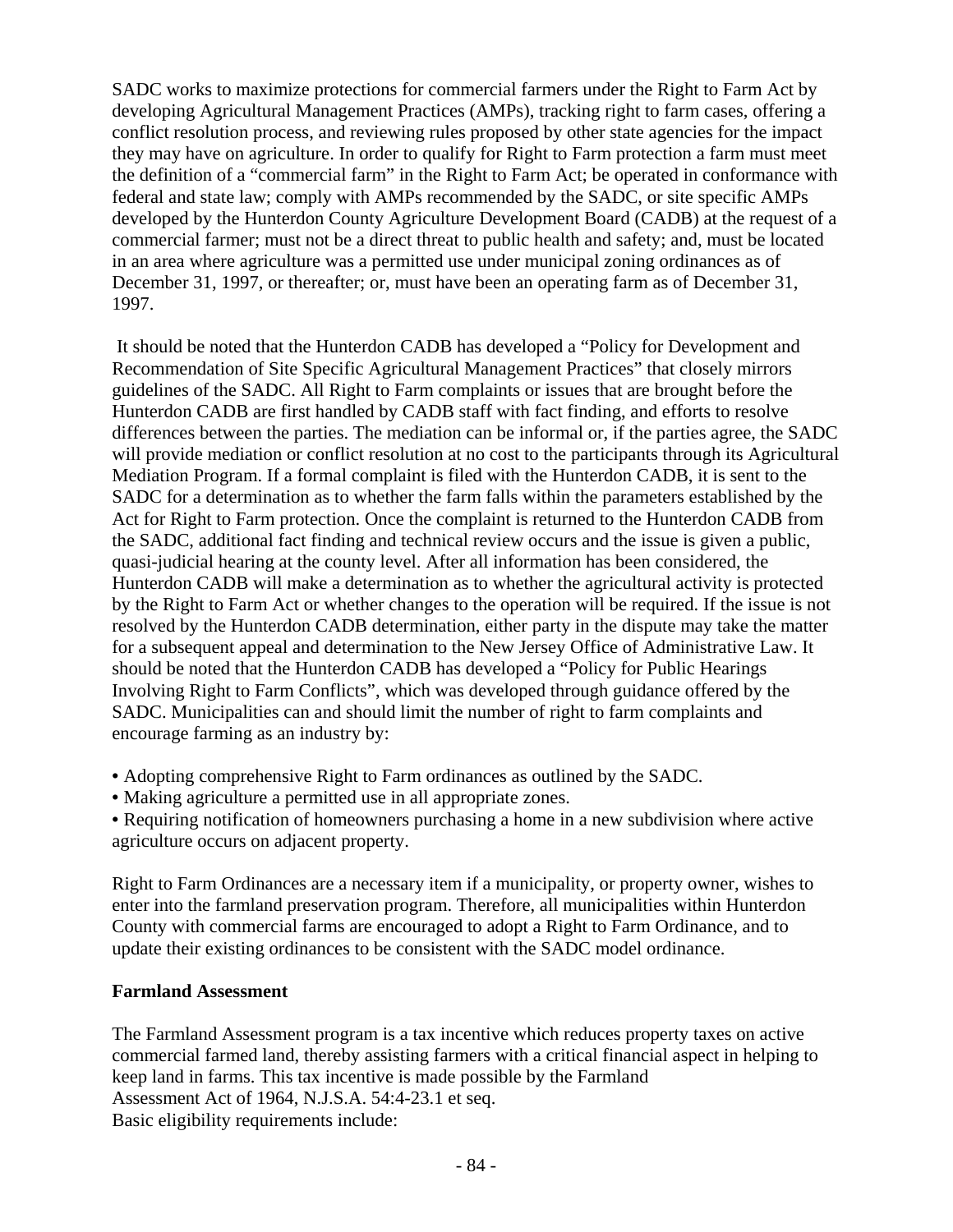• The applicant must own the land:

• The property owner must apply annually for Farmland Assessment on or before August 1 of the year immediately preceding the tax year;

• Land must be devoted to agricultural and/or horticultural uses for at least two years prior to the tax year;

• Land must consist of at least five contiguous farmed and/or woodland management plan acres. Land under or adjoining a farmhouse is not counted towards the minimum five acres;

• Gross sales of products from the land must average at least \$500 per year for the first five acres, plus an average of \$5.00 per acre for each acre over five. In the case of woodland or wetland, the income requirement is \$.50 per acre for any acreage over five. Dependent on the agricultural or horticultural products being produced, the farmer can also offer clear evidence of anticipated yearly gross sales, payments, or fees within a reasonable period of time; and,

• The property owner must represent that the land will continue in agricultural or horticultural use to the end of the tax year.

The Farmland Assessment program does not, however, apply to farm structures, such as barns and storage facilities. It has been proposed that additional tax incentives are necessary which encourage farmers to maintain their buildings in good working order as part of active farm operations, and which do not financially penalize them for renovating, or replacing, old or unsafe structures. Maintained buildings are not only critical to the farmer but also add to farm "aesthetics" for the larger community, helping to support agritourism, an important element of agricultural sustainability in Hunterdon County.

It is important to sustain and expand tax incentives such as Farmland Assessment to keep land in farms, and to encourage the development or extension of other tax incentives for the agricultural industry. By making agriculture more profitable and viable, tax incentives will help ensure a steady, permanent source of agricultural lands for the County's farmland sustainability efforts.

# **Additional Strategies to Sustain, Retain, and Promote Agriculture in Hunterdon County**

#### **Public outreach**

Over the last 50 years, Hunterdon County and New Jersey have transformed from a largely rural and agricultural landscape, to a more urban and suburban landscape. However, farming remains strong and viable in many portions of the state, including Hunterdon County. If the County's remaining agricultural areas are to survive and prosper, the non-farming public needs to be aware of, and be financially supportive of, the continuing economic, cultural, scenic and agricultural contributions made by Hunterdon County's farmers. Public education and outreach will increase the recognition of the farm industry importance to the non-agriculture resident, and should be continued and expanded whenever possible. Agritourism is one form of public outreach that exists in Hunterdon County, as is the annual 4-H Fair, and educational programs at schools. These should all be expanded wherever possible, and other public outreach mechanisms should be explored and instituted when feasible.

#### **Regulatory Flexibility**

Municipalities play a key role in the preservation of farming as an industry. Without strong and active support from municipal governments, farming can be too costly and burdensome to be profitable or worthwhile. In towns with a sizable acreage of assessed farmland, zoning powers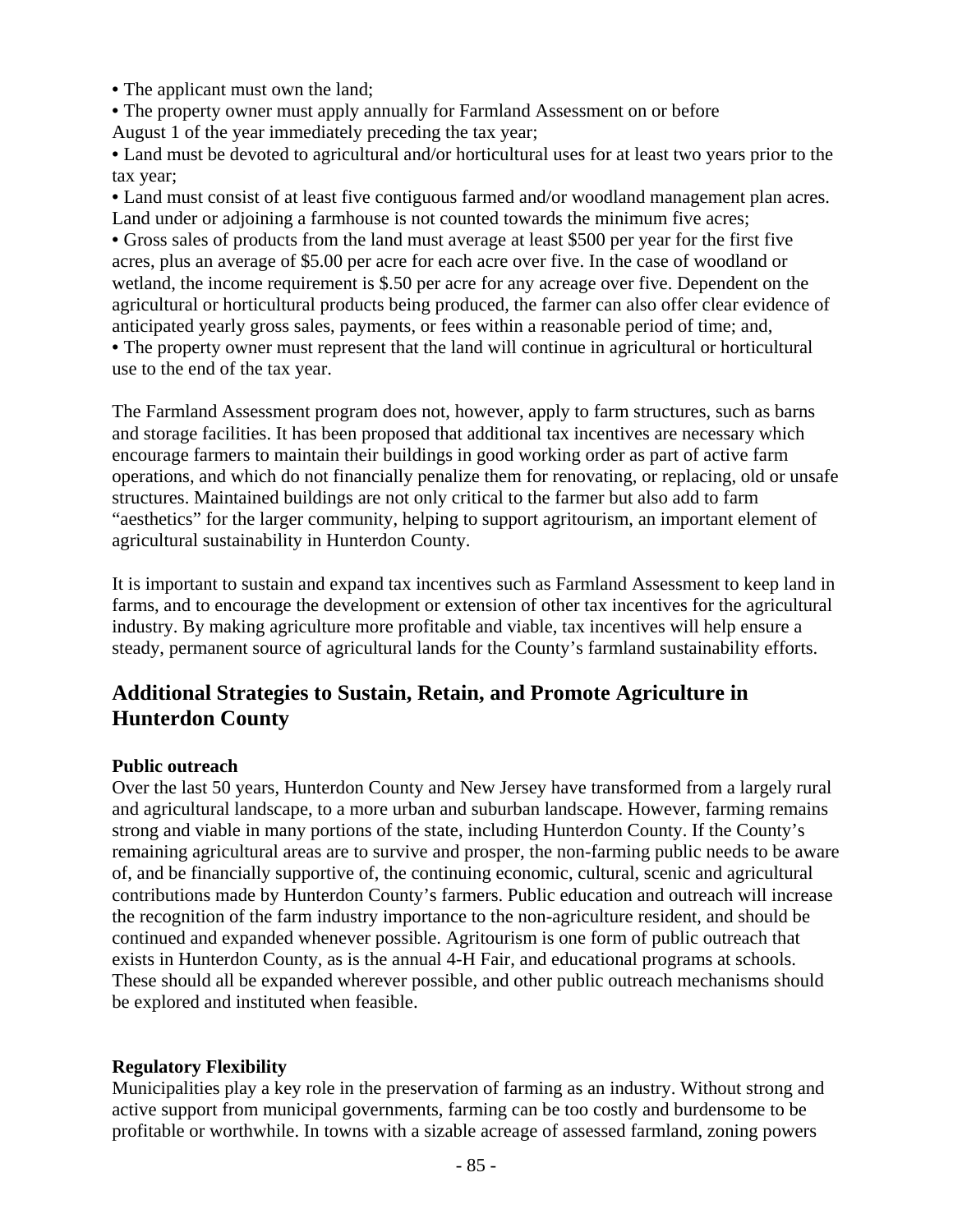can be utilized to require buffers between agriculture and other uses to minimize conflict. The aforementioned Right to Farm Ordinances are an active example of municipalities' commitment and support for agriculture. However, the support of municipal governments must not only be on paper, but also be actively practiced so that agriculture is seen as an important and permanent part of the community and County as a whole. An example are ordinances to support farmers' rights to move slow moving farm vehicles on town roads, which assists farmers in running their agriculture business. Such actions create an atmosphere favorable to agriculture, and its economics and profitability.

The viability of farming in New Jersey is impacted by many issues, including government regulation, development pressures and the economics of the marketplace. While land preservation is vital for maintaining a sufficient land base suitable for farming, sustaining Hunterdon County's strong agricultural base requires support on many fronts, one of which is flexibility in government regulation. The Hunterdon County Planning Board, CADB, Board of Agriculture, County Freeholders, Soil

Conservation District, Natural Resource Conservation Service, Rutgers Cooperative Research & Extension, municipal planning and zoning boards, chambers of commerce, Non- profit farm preservation groups, and other interested entities and individuals, can work together to present a united front in issues regarding government regulation and permits.

The *2006 Agricultural Smart Growth Plan for New Jersey* identified the following as important relative to regulatory flexibility and priority, and which the aforementioned entities can work towards ensuring proper advantage for agriculture in Hunterdon County:

**Positive and supportive public policy**: This includes legal protection (right to farm), priority in decisions on taxation (farmland assessment), regulation exemptions, and financial incentives (Planning Incentive Grants). These need to be strengthened and modified if, and when, necessary;

**Exemptions:** State, county and municipal regulations must be responsive to the needs of farmers. Minor changes to, or exemptions from, certain local and state regulations, rules, and ordinances help to buffer agricultural operations from burdensome costs, thereby creating a farmer-friendly environment. Pertinent examples are the strong Right to Farm Ordinances in seven of the twenty one municipalities within the County. At a state level, the Department of Environmental Protection's "Freshwater Wetlands Protection Act Rules" (N.J.A.C. 7:7A-et. seq.), and the "Flood Hazard Area Control Act Rules" (N.J.A.C. 7:13), grant exemptions, permits-by-rule, or general permits for agricultural activities. The Hunterdon County agriculture community must work to ensure that exemptions are adequate and reasonable.

**Flexibility:** State agencies such as the Department of Environmental Protection, Department of Transportation, Department of Community Affairs, Department of Labor, and New Jersey Commerce Commission, should consider the NJDA *2006 Agricultural Smart Growth Plan for New Jersey* when making important decisions regarding existing and proposed infrastructure, developing and amending regulations and programs, and protecting environmental and historic resources. These agencies should coordinate with NJDA to ensure that regulations and programs are attuned to the needs of Hunterdon County farmers;

**Agriculture-Friendly Zoning**: This refers to a comprehensive land use practice that coordinates zoning and land use policy in a proactive way. The desired result is that it encourages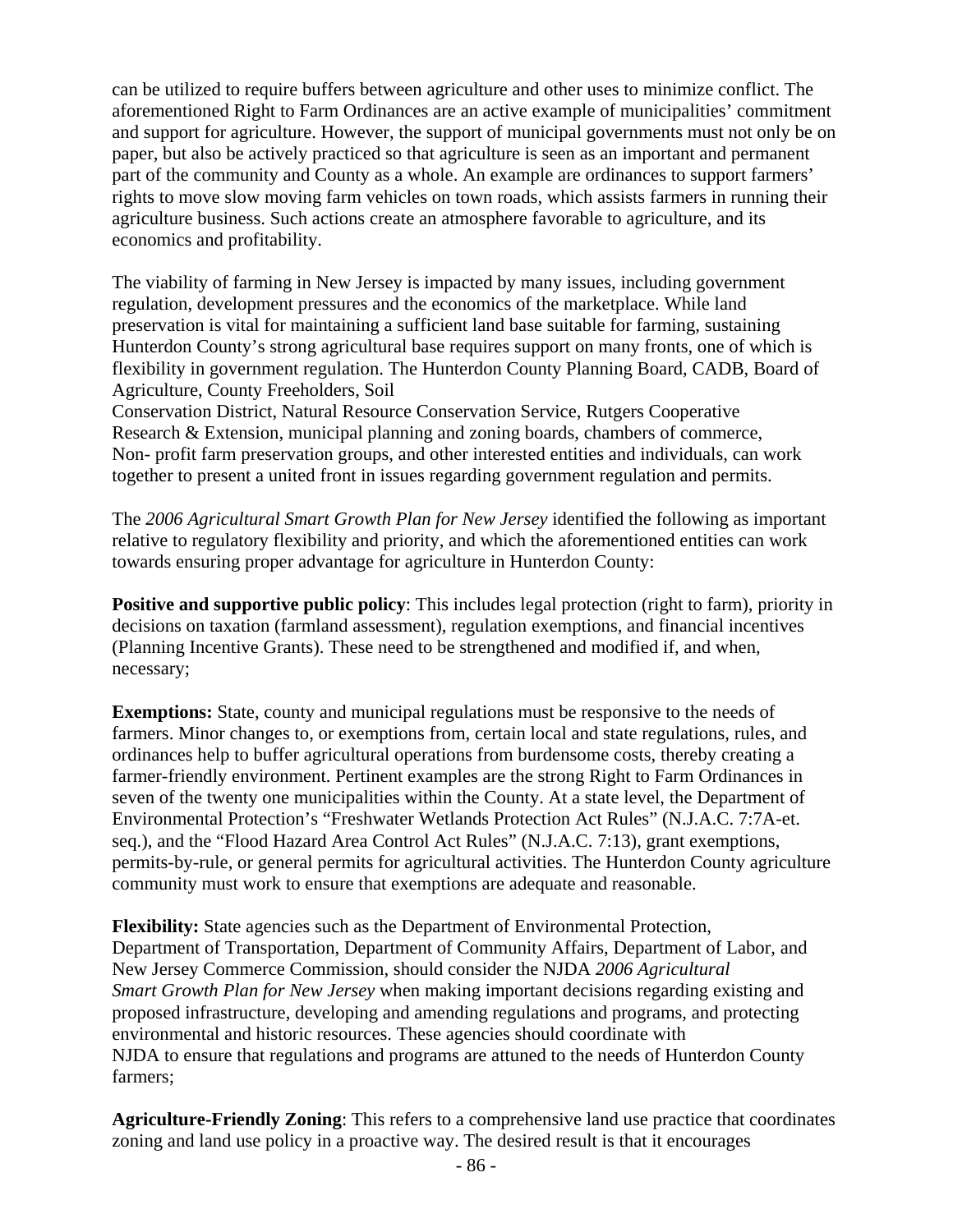agribusiness, while at the same time reducing the incidence of farmer / homeowner nuisance issues. In other words, it seeks to harmonize potentially conflicting land use policies.

#### **Agriculture vehicle movement**

In recent years, as many portions of the rural New Jersey landscape have become developed with residential subdivisions and shopping malls, the sometimes conflicting lifestyles of farmers and suburban residents clash. Hunterdon County farmers need to move heavy, slow moving agricultural equipment over local, county and sometimes state roads to access unconnected fields, barns, etc. The County's residents also need to commute to workplaces, or drive to area destinations for shopping, town sports and social activities, at a pace much faster than the slow moving agricultural equipment. These different paces can, and do, cause conflict between Hunterdon County's farmers and suburban dwellers. They can also create unsafe road conditions as residents and farmers "compete" for road space.

Since many farm vehicles travel over local municipal roads, municipalities should continue to support local agricultural business' right to do so. The SADC model Right to Farm ordinance recognizes as a specific right the operation and transportation of large, slow moving equipment over roads.

Signage alerting faster moving cars as to the possible movement, and road crossing of slower moving farm vehicles is an additional effective tool to protect farmer and automobile passenger safety. Signage also informs the public at large that agriculture is an important, equal and permanent fixture of Hunterdon County life. Where absent or inadequate, appropriate signage can be posted. Hunterdon County municipalities may consult with farmers as to what adequate signage is, and where it should be posted. If local non-agriculture residents are to enjoy the scenic vistas, fresh produce,



clean air and limited traffic congestion that Hunterdon County's agriculture provides, they must be more tolerant of the farming community. Local, county and state government can advertise the contributions of the farming community via public outreach at local schools and various community activities. The annual 4-H Fair, held yearly, is a prime example of advertising the importance and permanence of agriculture in Hunterdon County.

#### **Farm Labor**

An adequate labor supply is integral to not only produce farming, but also for operating equine businesses, a growing and thriving segment of the Hunterdon County farming community. Measured in farmed acreage, Hunterdon County has a relatively small industry for produce products compared with field crops such as corn, soybeans, and hay, and nursery products. Harvesting of the latter farm products is more mechanized, and/or not as labor intensive as produce or equine. As an example, produce (fruits, berries and vegetables) occupy far less land in Hunterdon County than field crops and nursery products.

Rising farm labor costs in Hunterdon County overall are not currently impacting agriculture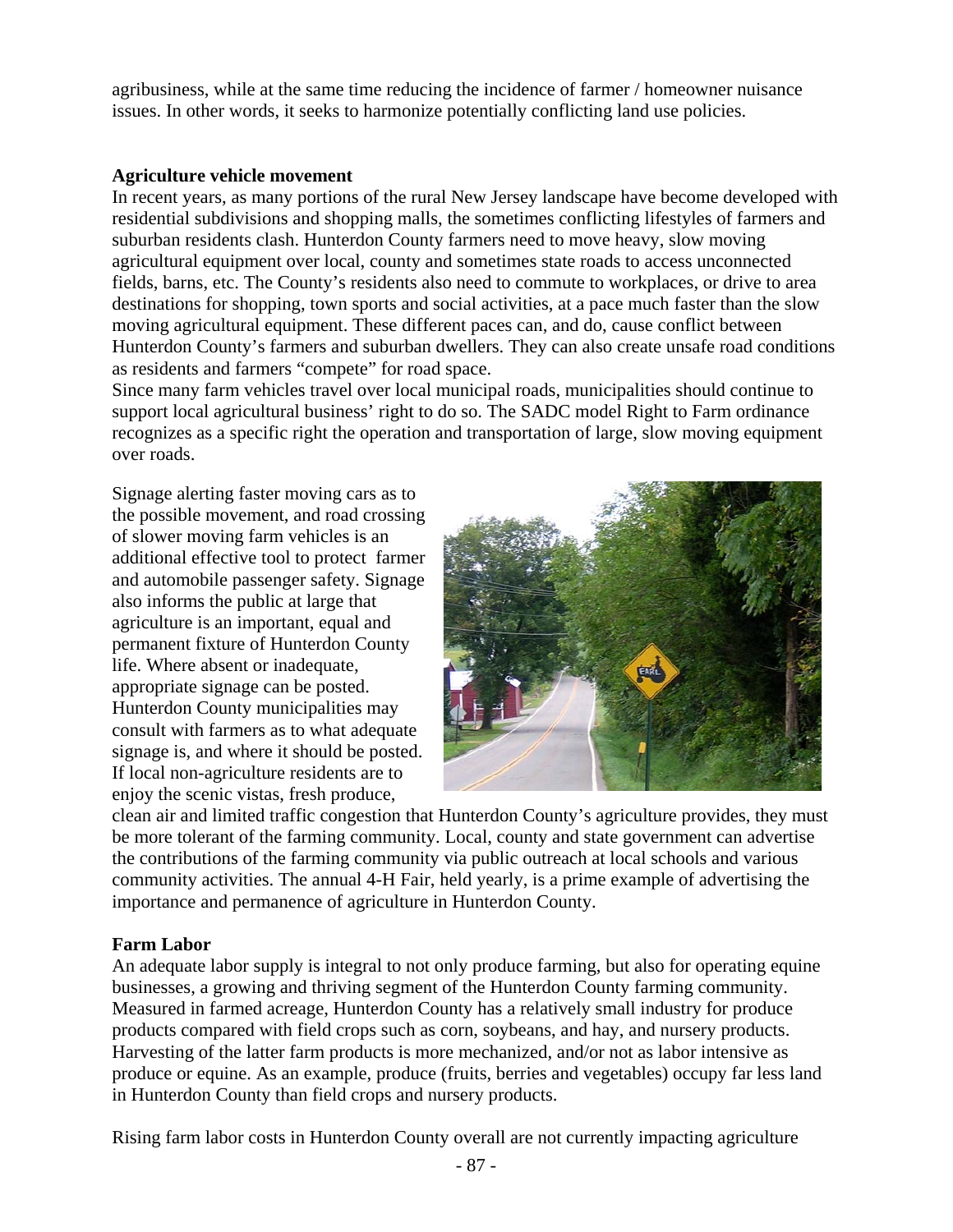sustainability, which is due at least in part to the continued strong trend of mechanized, nonlabor intensive crop farming in the county. However, as this trend may change over time especially with the growing equine industry in the County, a brief discussion of the topic is warranted.

The New Jersey Department of Labor recommends the following to address farm labor issues at the state and local levels:

• Work with the U.S. Department of Agriculture's Rural Development program to reexamine program criteria to enable New Jersey's rural communities to qualify for more programs related to farm labor. The current focus of the program, such as rural area infrastructure, is not applicable to Hunterdon County (and New Jersey).

• Link neighborhood revitalization efforts with housing opportunities for farm workers and, where appropriate, establish on-site housing, to ensure a safe and stable workforce.

• Develop and promote comprehensive and ongoing training opportunities for farm workers.

• Work with the New Jersey Department of Labor, Rutgers Cooperative Extension and others to provide farm safety training.

• Join other agricultural stakeholders in supporting ongoing efforts at the federal level to streamline and modernize the immigration process.

The cost of labor in New Jersey is a material issue for some farming sectors such as produce, and one that needs further consideration for its effect on agriculture in Hunterdon County and New Jersey. This is because as labor costs increase, so does the cost to farmers producing commodities. Though a farmer may wish to raise his/her prices to cover increased production costs, this is many times not feasible due to competition from neighboring states with lower production (i.e. labor) costs. The result is lower profits for Hunterdon County and New Jersey farmers, making the business of farming less profitable, and therefore more difficult. The New Jersey Department of Agriculture has specified the identification and posting of new markets as a specific strategy in its 2007 Economic Development Strategies report. This effort is a necessary outgrowth of the report's finding that due to the State's high labor rates (in addition to high land values and property taxes) production costs in New Jersey are higher than in most other areas. With commodity prices based on national production costs, yields and demand, it is less profitable to produce commodity items in New Jersey than elsewhere

#### **Agriculture Education and Training**

To sustain a modern, diverse and stable food and agricultural industry, education and progressive, ongoing training for farmers will promote a more efficient and productive business environment. This includes programs covering "farmer risk management education, labor education including worker safety, agricultural leadership training, secondary school and college agricultural education."

One educational link for Hunterdon County agricultural land owners and operators is to collaborate with the Rutgers Cooperative Research and Extension (RCRE) of Hunterdon County (associated with Cook College, Rutgers University). There is not a minimum or maximum size farm to which the RCRE will lend assistance, so long as it is farmland assessed. During the growing season, RCRE of Hunterdon County can provide one on one, on-site consultations with farmers to assist with control of insect infestations and plant diseases for fruits, vegetables, greenhouse nurseries and ornamentals, Christmas trees, and also for field crops. Similar farm animal consultation can be provided on a year round basis. During these one on one consultations, technical scientific research is relayed to the farmer in a useful and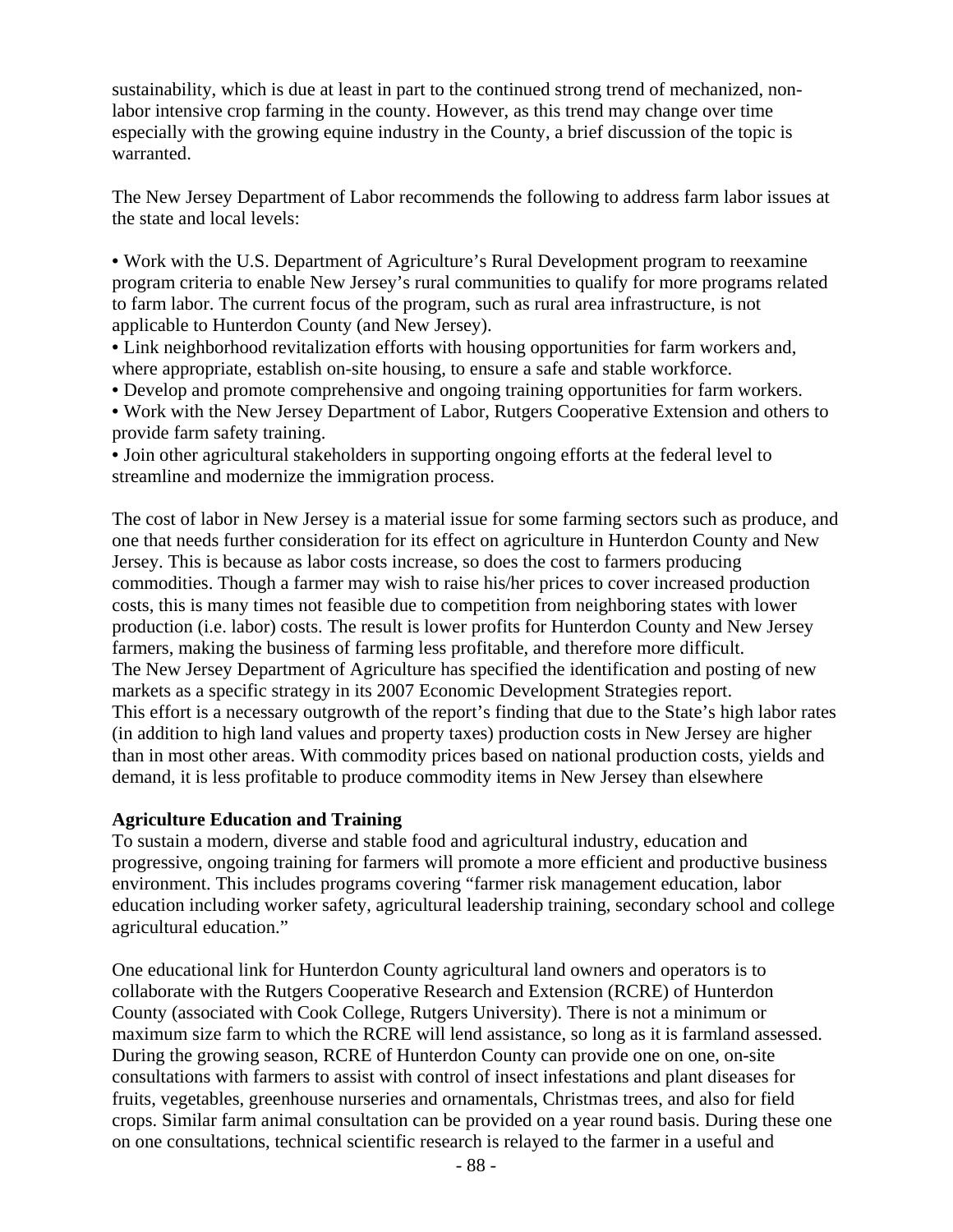applicable manner. However, it is reported that these on-site consultations have become infrequent. This is due, in part, to more farm visits by chemical company representatives that supply herbicides and pesticides, and the decline in the dairy industry to only several Hunterdon County dairy farms. Also during the growing season, RCRE of Hunterdon County coordinates with other RCRE offices in northwest New Jersey to conduct on-site farm meetings regarding a range of agricultural issues including vegetable growing, safe operation of farm equipment, and programs to certify and recertify farmers for pesticide application licenses. Hunterdon County farmers are invited, and do attend.

In the winter months, regional and local classes are conducted by RCRE of Warren and Hunterdon Counties on a diverse set of agriculture topics. Two of special significance are conducted with the North Jersey Vegetable and Fruit Growers Association. A class on vegetable growing is conducted at the Snyder Farm in Pittstown, Hunterdon County, while a similar class on fruit growing is held at the Warren Grange in Franklin Township, Warren County. Hunterdon County farmers and the RCRE of Hunterdon County participate in these classes. RCRE of Hunterdon County also provides practical assistance to farmers.

Examples include:

• Assistance in obtaining water certification and registration permits from the

New Jersey Department of Environmental Protection, for groundwater and/or surface water allocations;

- Soil testing for fields and pastures;
- Assistance with obtaining farmer certificates for N.J. Division of Motor Vehicle registrations;

• Assistance with applications for "Outstanding Young Farmer" (OYF) nominations. OYF is a state award given annually by the NJDA which "recognizes the outstanding achievements of a young person engaged in farming in New Jersey

• Assistance with grant applications to the NJDA for various types of economic assistance. Examples include "Jersey Fresh" grants to advertise;

• Distribution of "Jersey Fresh" and "Jersey Grown" promotional material such as bumper stickers, banners and t-shirts;

• Assistance to connect owners of farmland with tenant farmers, so that land may stay in farmland assessment;

• Assist new farmers with various regulatory requirements, and acquaintance with various farmer organizations;

• Provide outreach through the RCRE of Hunterdon County Website, and at the annual 4-H Fair

Through its Division of Agriculture and Natural Resources' Natural Resource Conservation Program, the New Jersey Department of Agriculture offers technical, financial and regulatory assistance, and provides educational outreach to landowners throughout the state. The Department also offers, in conjunction with the U.S. Department of Agriculture, farm risk management and crop insurance education programs to assist farmers in understanding what assistance is available to reduce agricultural risks

Hired farm workers continue to be one of the most economically disadvantaged groups in the United States due to low wages, seasonal employment and limited participation in the non-farm labor market. Therefore, as an important statewide resource to the agricultural industry, the New Jersey Department of Labor recommends that more must be done to ensure a well-trained, educated farm labor workforce, that has adequate living and working conditions, and is trained in worker safety. Agriculture labor education and training funding may be available through the New Jersey Department of Labor and Workforce Development programs. These programs can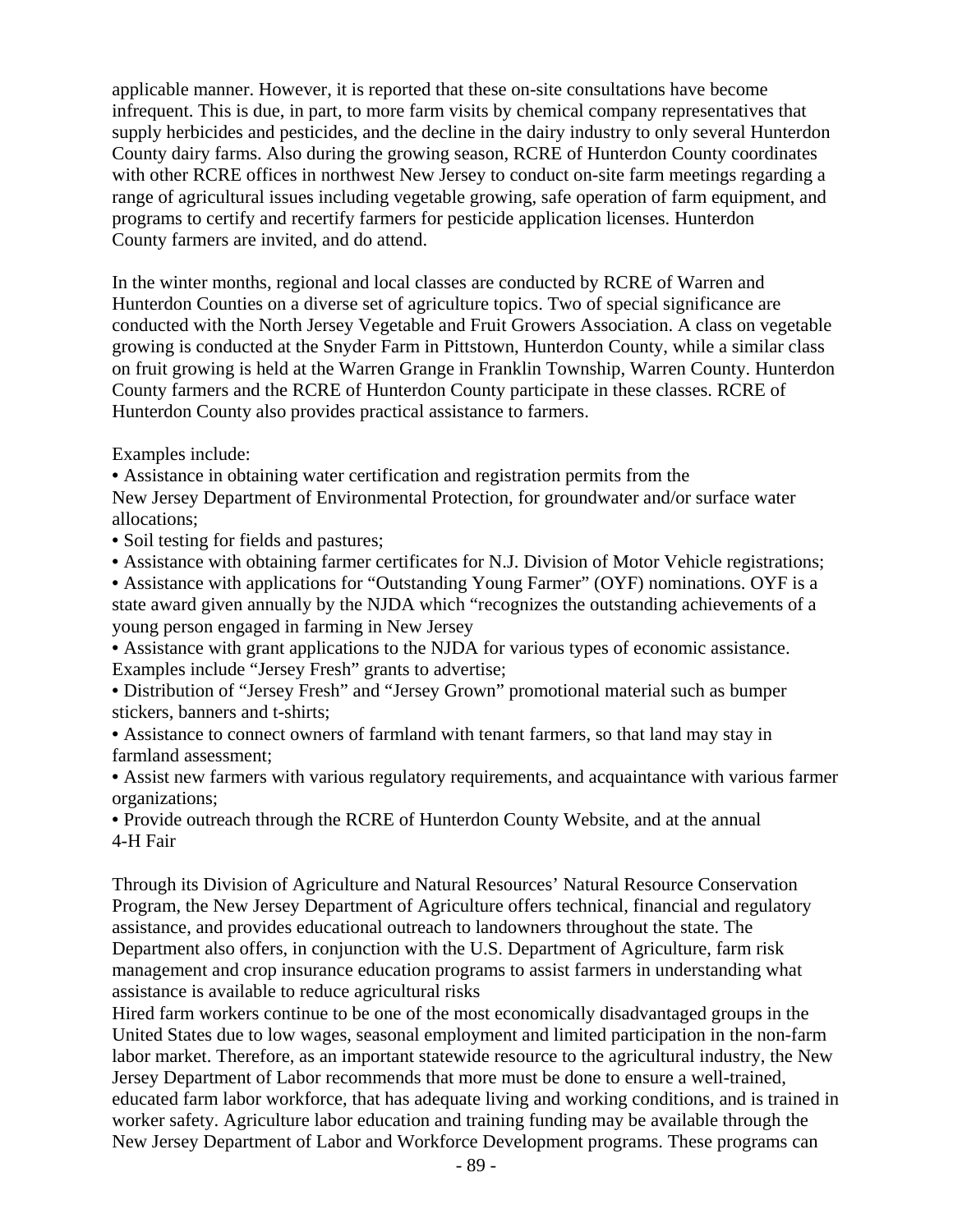help to assist in upgrading the skills and productivity of the agricultural workforce. Some of the programs which may be applicable include Customized Training Initiative, Basic Skills Program, and Occupational Safety and Health Training Program.

Finally, as a form of "education", government agencies at the state and county level can provide continuous outreach information to farmers, to ensure they take full advantage of all federal and state loan, grant, education, and technical assistance programs. This is especially important since these programs are meant to aide the farming business to thrive and survive. Due to the complexity and vast array of the programs, they may be unknown to many farmers.

#### *Youth Farmer Education Programs*

Due to the aging farmer population in Hunterdon County (52.7 years in 1969, as compared to 56 years in 2002) the next generation of the County's farmers needs to become interested in, and exposed to the business of agriculture, and be prepared to enter the industry.

The National Future Farmers of America (FFA) Organization "operates under a Federal Charter granted by the 81st Congress of the United States, and is an integral part of public instruction in agriculture. The National FFA Organization was founded in 1928, and currently has 7,242 chapters and nearly 500,000 members. The Hunterdon County Agriculture Community can look to expand agriculture education beyond the

Vocational Technical School so that more youth are exposed to agriculture, and may become interested in it as a future career. Youth agriculture education classes or programs are not offered at any elementary schools within the County, but are an opportunity to cultivate young people's interest in the field of agriculture. The National Agriculture in the Classroom program helps K-12 students become aware of the importance of agriculture. 4-H is an informal, practical educational program for youth, which assists young people interested in farm animals through livestock projects. The New Jersey Agricultural Society's Agriculture Leadership Program provides young professionals in agriculture with leadership development skills and opportunities. In addition, the New Jersey Department of Agriculture offers an "Agricultural Education" program. This is "a systematic program of instruction available to students desiring to learn about the science, business, and technology of plant and animal production and/or about the environmental and natural resources systems. A complete Agricultural Education program is composed of three components: class/lab instruction, supervised agricultural experience (SAE), and FFA, which provide a well-rounded and practical approach to student learning

#### **Management of nuisance and crop damaging wildlife**

Management of nuisance and crop damaging wildlife is critical to the short and long term sustainability of Hunterdon County's agriculture industry. Crop damage from wildlife leads to economic loss for the farmer and/or land owner, and is a serious problem in Hunterdon County, with "large" losses reported in certain instances. Most damage is caused by a multitude of insects, as well as deer, turkey, Canada Geese and other wildlife. It is imperative to not only control and manage damage to crops, but also to do it in a manner which creates the least amount of collateral natural resource damage (i.e. limit pesticide use to the greatest extent possible, using natural pest control). State, county, and local government units must be sensitive to the negative economic impacts caused by crop damage, and support efforts to control it through education, technical and financial assistance, and regulatory flexibility.

Deer exclusion fencing may be effective for protecting produce, since produce is grown on relatively small plots of land. However, it is not cost effective to erect deer fencing on very large tracts of land where, for example, corn may be grown. One key way for Hunterdon County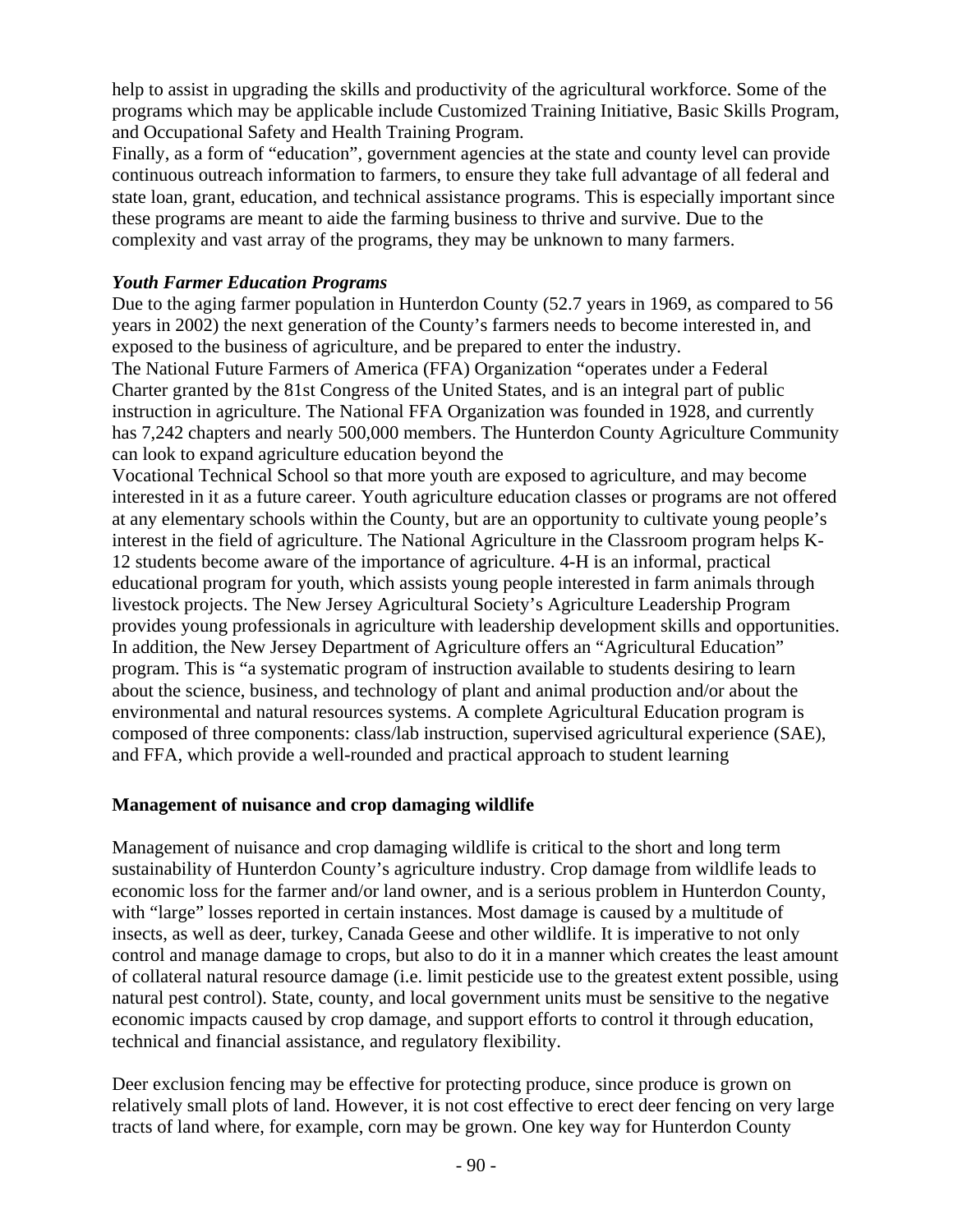farmers to control damage from deer is through hunting of crop damaging animals. This hunting is allowed on private lands through depredation permits, issued by the New Jersey Department of Environmental Protection's (NJDEP) Fish and Wildlife Program. In many instances, this is the only short term solution to control damage of crops by what is widely considered an excessive deer population in the County. Hunterdon County farmers continue to work with the NJDEP and NJDA, as well as counties and municipalities, to implement wildlife control strategies on privately and publicly owned land. One example of this cooperation is coordinated hunting of nuisance animals on county owned lands. Municipalities may approach the Hunterdon County Parks Commission with a request to stage a hunt on county owned lands, typically when such lands are adjacent to other publicly owned lands. The Parks Commission works with the town on details of a proposed hunt, but the township generally is the lead implementing entity. Hunting Clubs or professional hunting companies may be brought in to perform an approved hunt. This cooperative program between municipalities and the Hunterdon County has been successful in controlling nuisance wildlife, especially deer.

The New Jersey Department of Agriculture's Division of Plant Industry works to safeguard New Jersey's plant resources from injurious insect and disease pests. The Division implements several programs for detection, inspection, eradication and control of insect pests, which helps to ensure that the public can enjoy high quality, pest-free agricultural products. In addition, "the Division oversees programs that certify plant stock for interstate and international shipments, protects forested communities from tree loss caused by the gypsy moth and Asian longhorned beetle, inspects honeybees for harmful bee diseases and pests, regulates the quality of plant seeds, and produces and releases beneficial insects to reduce crop and environmental damage and decrease dependence on chemical pesticides. Protection of forest resources is important to Hunterdon County farmers who harvest wood as part of woodland management plans on their farmland assessed properties. One important example of the Division of Plant Industry's work is in control of the gypsy moth. The gypsy moth is considered the most destructive defoliation forest insect pest in New Jersey. The Division's Gypsy Moth Suppression Program is a voluntary cooperative program involving local governments, county and state agencies, as well as the USDA Forest Service. The Division promotes an integrated pest management approach, which "encourages natural controls to reduce gypsy moth feeding and subsequent tree loss." However, aerial spray treatments of the chemical insecticide Bacillus Thuringiensis are utilized when gypsy moth cycles are at a peak and natural controls are not sufficient to control defoliation.

The federal government is a key partner in supporting Hunterdon County agriculture. There are several federal programs that support, or could support, the agricultural industry in Hunterdon County. As such a discussion of each is warranted, and follows below.

#### **USDA Rural Development Program**

Known as the Rural Development Program, the United States Department of Agriculture (USDA) has an extensive array of loans and grants to assist residents in rural areas of the country to support essential public facilities and services such as water and sewer systems, housing, health clinics, emergency service facilities, and electric and telephone service. Through the program, the USDA offers technical assistance and information to agricultural cooperatives, as well as to communities for empowerment programs. With a multi-billion dollar portfolio of loans, loan guarantees, and grants, the USDA is an effective partner to assist the agricultural community. Grants and loans are available in three key areas: Rural Business-Cooperative Service, Rural Housing Service, and Rural Utilities Service. Unfortunately, many of New Jersey's rural municipalities may not qualify for many of the program's loans and grants because